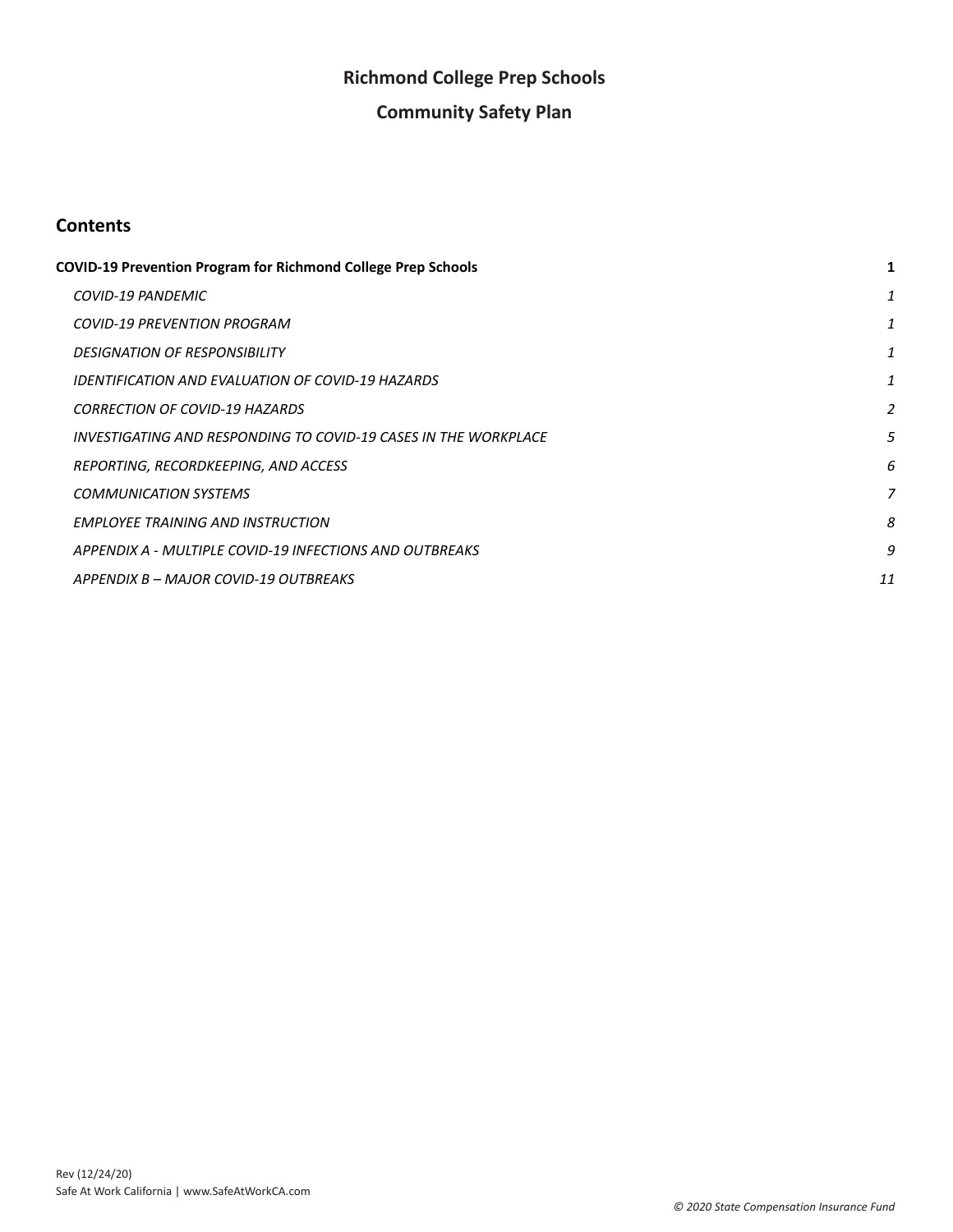# <span id="page-1-0"></span>COVID-19 Prevention Program for Richmond College Prep Schools

# <span id="page-1-1"></span>**COVID-19 PANDEMIC**

The novel coronavirus, SARS-CoV-2, causes a viral respiratory illness called COVID-19, which can make people sick with flu-like and other symptoms. The virus [spreads](https://www.cdc.gov/coronavirus/2019-ncov/prevent-getting-sick/prevention.html) easily when an infected person sneezes, coughs, or speaks, sending tiny droplets into the air. These droplets can land in the nose, mouth, or eyes of someone nearby and cause illness. The virus can also be caught from airborne virus, when small particles of infectious virus remain suspended in the air and people inhale them. People can also become infected if they touch an infectious droplet on a surface and then touch their own nose, mouth, or eyes.

Some of the [symptoms](https://www.cdc.gov/coronavirus/2019-ncov/symptoms-testing/symptoms.html) of COVID-19 are cough, fever, shortness of breath, and new loss of taste or smell. Some people with mild cases may have no symptoms at all yet still can spread the virus. Staying at least six feet away from people outside of your household, covering your nose and mouth with a face covering, and washing hands often with soap and water can help stop COVID-19 from spreading in the workplace.

# <span id="page-1-2"></span>**COVID-19 PREVENTION PROGRAM**

**Richmond College Prep Schools (RCP)** is committed to protecting our employees and preventing the spread of COVID-19 at our workplace. We developed this program to reduce our workers' risk of catching and spreading this virus. We encourage employees to share information about potential COVID-19 hazards at our workplace and assist in evaluating these hazards. We will investigate all workplace illnesses and correct hazards that are identified. We stay informed on the virus presence in our community as well as recommendations made by national and local health agencies. We review and update this plan as necessary. This plan was last reviewed on **04/23/2021.**

# <span id="page-1-3"></span>**DESIGNATION OF RESPONSIBILITY**

*Peppina Liano, CEO and Connie Anderson, Human Resources Administrator,* have the authority and responsibility for implementing this plan in our workplace. All managers and supervisors are responsible for implementing this plan in their assigned work areas and ensuring employees' questions are answered in a language they understand.

All employees are required to follow the policies and procedures laid out in this plan, use safe work practices, and assist in maintaining a safe work environment.

# <span id="page-1-4"></span>**IDENTIFICATION AND EVALUATION OF COVID-19 HAZARDS**

We evaluate our workplace and operations to identify tasks that may have exposure to COVID-19. The evaluation includes all interactions, areas, activities, processes, equipment, and materials that could present potential exposure to COVID-19. Assessments include employee interactions with all persons who may be present in the workplace: contractors, vendors, customers, and members of the public. Evaluations include:

- Identification of places and times when people may gather or come in contact with each other, even if they aren't working. Examples: meetings, trainings, workplace entrances, bathrooms, hallways, aisles, walkways, elevators, break or eating areas, cool-down areas, and waiting rooms.
- Employees' potential workplace exposure to all persons at the workplace. We will consider how employees and others enter, leave, and travel through the workplace. Examples: co-workers, employees of other businesses, the public, customers or clients, and independent contractors.
- Existing COVID-19 prevention measures and whether we need different or additional control measures.

**Employee Participation** - We encourage employees to participate in this evaluation. They can contact **Peppina Liano, CEO,** to share information on potential COVID-19 hazards at our workplace or to assist in evaluating these hazards.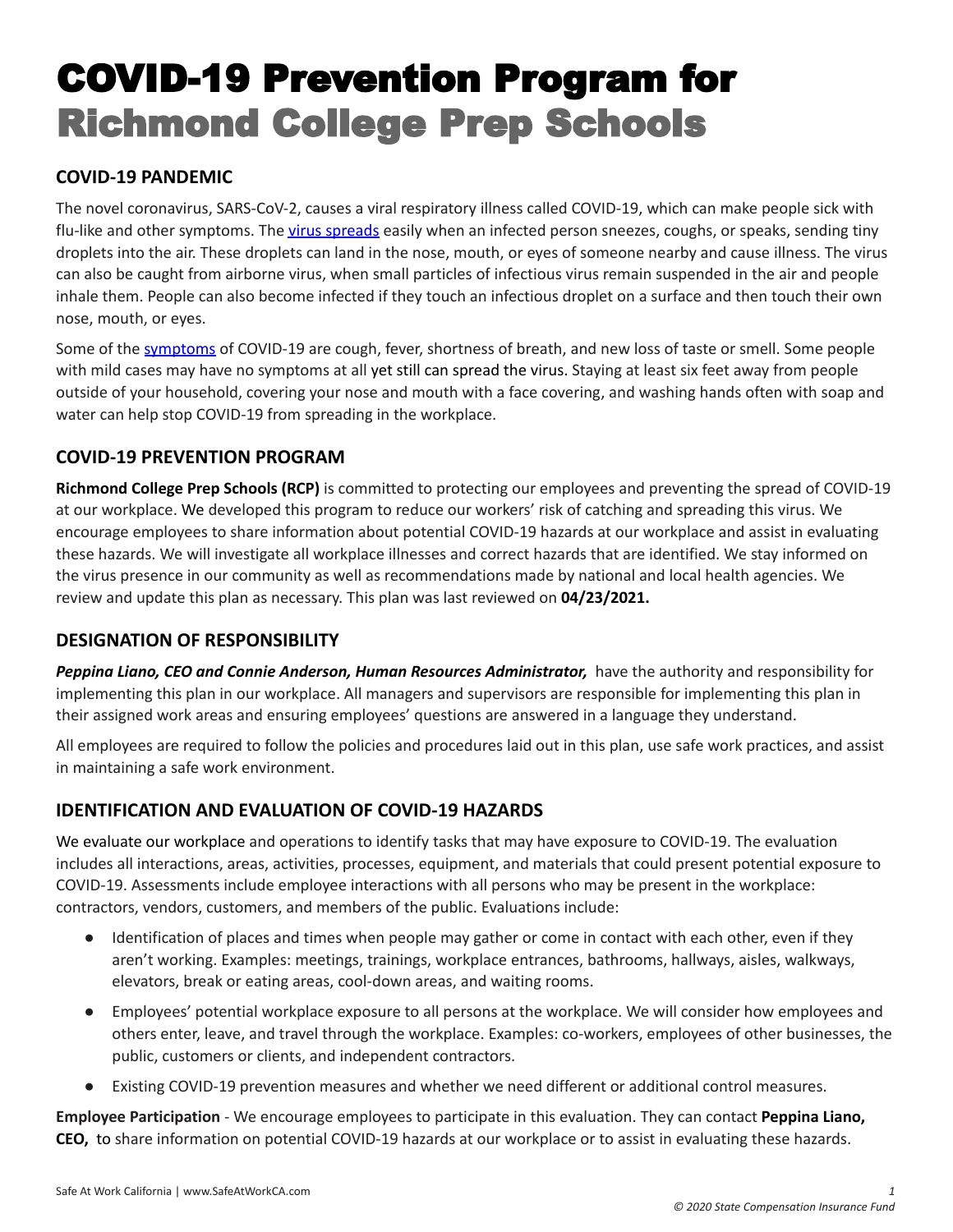We will evaluate how to maximize the amount of outdoor air entering our indoor spaces and if it is possible to increase the filtration efficiency to the highest level possible for our ventilation system.

Employees may confidentially inform us if they have a higher risk for severe illness from COVID-19, such as those with conditions like lung disease, obesity, or cancer. They will have priority for lower exposure job assignments or working **from home whenever possible.**

The jobs/tasks/activities at **RCP** have been assessed as follows:

|  |  |  | Table 1 - Risk Assessment |
|--|--|--|---------------------------|
|--|--|--|---------------------------|

| <b>Job Title or Task</b>               | <b>Description of Exposure Risk</b>                                                                                                                                    |
|----------------------------------------|------------------------------------------------------------------------------------------------------------------------------------------------------------------------|
| <b>Entering Campus for Duty</b>        | Teachers & IAs come in contact with various surfaces including the entrance<br>gates and communal surfaces within our office spaces, teacher's lounge and<br>bathrooms |
| <b>Receiving Students (Classrooms)</b> | Traditional classroom environment does not permit for safety given the<br>traditional ratio of 2:30 (adults/students)                                                  |
| <b>Outdoor Supervision</b>             | Though outside, students typically congregate in groups or at tables.                                                                                                  |
| Bathroom Use                           | Bathrooms are communal for students and typically are used at free-will,<br>sometimes become congested during lunch/passing period                                     |
| Equipment/Tool Use                     | Teachers and students come in contact with communally shared<br>materials/equipment/tools in a traditional setting which could yield<br>transmission.                  |

# <span id="page-2-0"></span>**CORRECTION OF COVID-19 HAZARDS**

We treat all persons, regardless of symptoms or negative test results, as potentially infectious. We select and implement feasible control [measures](https://www.safeatworkca.com/safety-articles/control-measures-for-covid-19/) to minimize or eliminate employee exposure to COVID-19. We review orders and guidance COVID-19 hazards and prevention from the State of California and the local health department, including general information and information specific to our industry, location, and operations. We correct unsafe or unhealthy conditions, work practices, policies, and procedures in a timely manner based on the severity of the hazard.

| Job Title/Task/Work Area                                                                                                             | <b>Engineering Controls</b>                                                                   | <b>Administrative Controls</b>                                                                                                                                                                              | <b>PPE</b>                                                                                                                             |
|--------------------------------------------------------------------------------------------------------------------------------------|-----------------------------------------------------------------------------------------------|-------------------------------------------------------------------------------------------------------------------------------------------------------------------------------------------------------------|----------------------------------------------------------------------------------------------------------------------------------------|
| Use natural<br><b>Entering Campus for Duty</b><br>$\bullet$<br>ventilation<br><b>Receiving Students</b><br>(Classrooms)<br>to campus | (windows); have<br>screening station<br>set up outdoors<br>for staff and<br>students at entry | Student arrival/ departure<br>$\bullet$<br>will be staggered by grade<br>level and communicated to<br>parents<br>Each classroom will have a<br>limited maximum<br>occupancy of 2:15<br>adults/student ratio | Laser<br>Thermometers,<br>Face Masks,<br>Hand sanitizer<br>station, gloves,<br>face shields with<br>drape, desks are<br>6 feet a part. |
|                                                                                                                                      | HVAC filters will be<br>$\bullet$<br>replaced prior to<br>the end of its                      |                                                                                                                                                                                                             |                                                                                                                                        |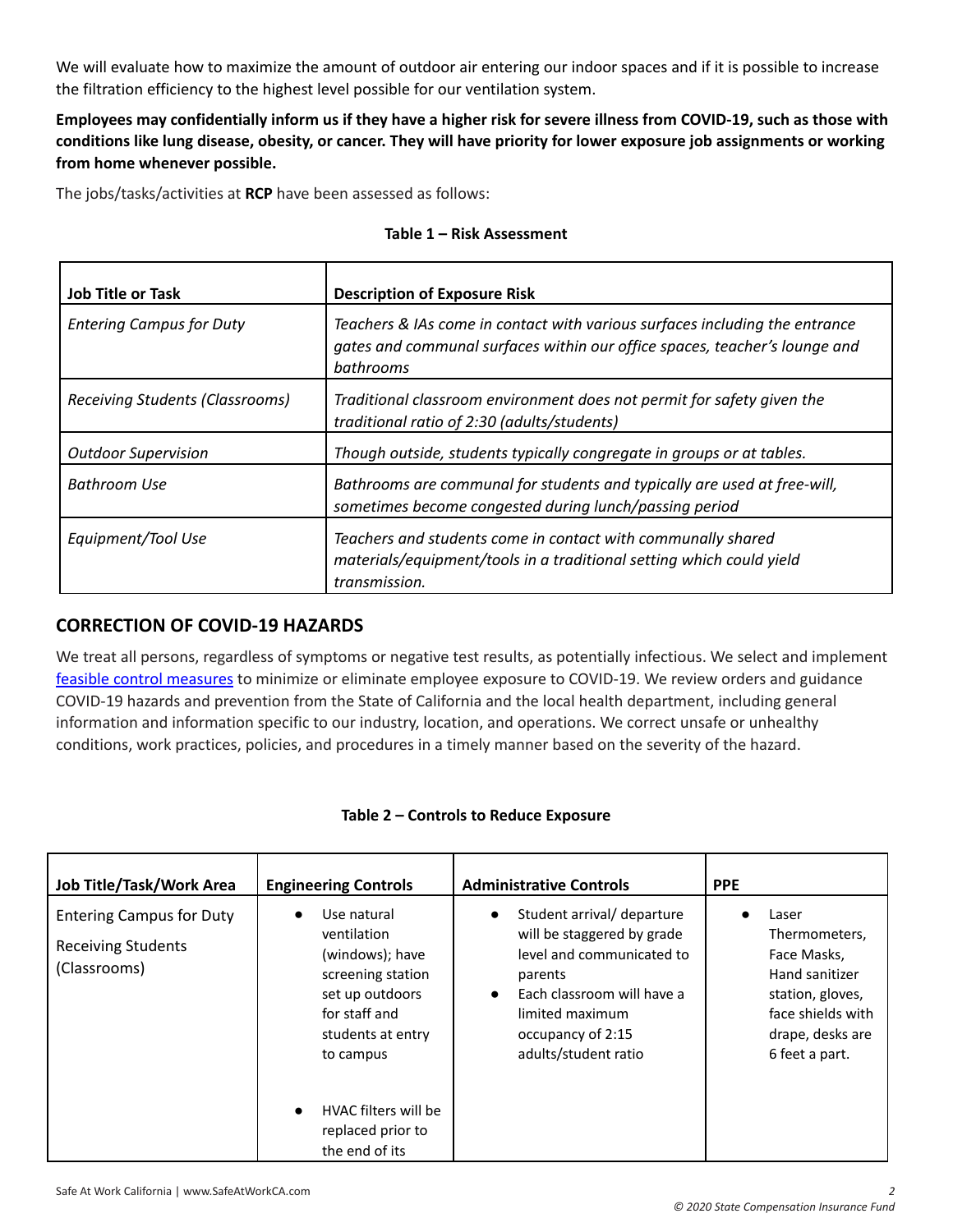|                            | lifespan routinely.<br>Air purifiers are<br>used to clean the<br>air.<br>Classroom desks<br>will be socially<br>distanced with<br>plexiglass dividers<br>at occupied desks |                                                                                                                                                                                                                                                                                                                                         |                                                                  |
|----------------------------|----------------------------------------------------------------------------------------------------------------------------------------------------------------------------|-----------------------------------------------------------------------------------------------------------------------------------------------------------------------------------------------------------------------------------------------------------------------------------------------------------------------------------------|------------------------------------------------------------------|
| <b>Outdoor Supervision</b> | Students will be<br>$\bullet$<br>monitored to<br>remain 6 feet a<br>part.                                                                                                  | Administration will provide<br>signage throughout<br>outdoor spaces reminding<br>students/staff to abide by<br>being 6 feet a part.                                                                                                                                                                                                     | Hand sanitizer<br>station, Gloves                                |
| Bathroom Use (students)    | <b>Bathrooms will</b><br>$\bullet$<br>remain open and<br>ventilation filters<br>will be changed<br>each life cycle                                                         | Signage will be posted<br>$\bullet$<br>noting that only 3<br>individuals may be in the<br>communal bathrooms at<br>a time. "X's" will be<br>placed on the ground<br>outside and within the<br>bathroom designating<br>ideal areas to stand that<br>are socially distanced.<br>Staff will monitor during<br>passing periods and<br>lunch | Soap, Hand<br>$\bullet$<br>sanitizer, Face<br>Masks              |
| Equipment/Tool Use         | Equipment and<br>$\bullet$<br>Tools will be<br>provided for<br>exclusive use as<br>much as budget<br>allows                                                                | All shared<br>$\bullet$<br>equipment/tools (not for<br>exclusive use) will be<br>mandated to be cleaned<br>and sanitized by the<br>individual at end of use<br>and/or gloves will be<br>used. Signage will be<br>posted in appropriate<br>areas                                                                                         | Disinfecting<br>$\bullet$<br>Wipes, Hand<br>Sanitizer,<br>Gloves |

We inspect periodically to check that controls are effective, to identify unhealthy work conditions or practices, and to ensure compliance with this plan. Any deficiencies are corrected right away, and we update this plan if needed.

## **Engineering Controls – Equipment and Building Systems to Minimize Exposures**

Our engineering controls for COVID-19 include:

- Evaluating if we can increase filtration efficiency to the highest level compatible with the existing ventilation system.
- Maximizing outdoor air for ventilation as much as feasible except when EPA's Air Quality Index is greater than 100-or when increasing outdoor air would cause harm to employees, such as excessive heat or cold.
- Installing cleanable, solid partitions between coworkers or between staff and students when 6 feet of distance cannot be maintained.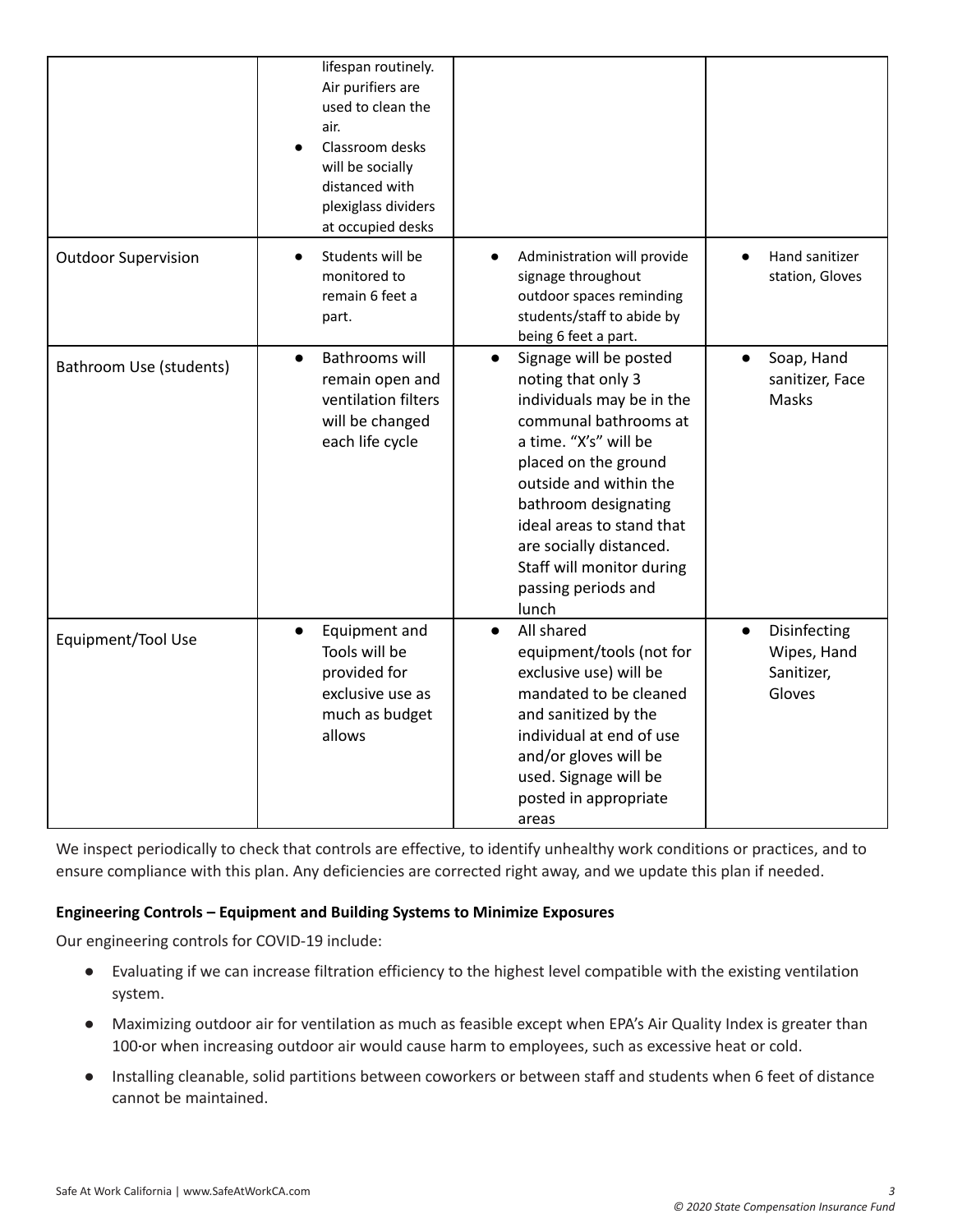#### **Administrative Controls – Policies, Procedures, and Practices to Minimize Exposure**

Our administrative controls for COVID-19 are:

- *Limiting Access* to the workplace to only necessary staff. **Employees work from home when not designated to work on campus and when on campus, remain in their designated work areas as much as possible.**
- *Screening Employees and Visitors* to our facility through the following methods:
	- $\epsilon$  Home Screening Employees self-screen using a symptom [screening](https://www.safeatworkca.com/globalassets/safety-resource-library/publications/covid-19-symptom-screening-procedures.docx) form prior to leaving for work.
	- $\epsilon$  Onsite Screening Face coverings are required during the screening process and non-contact thermometers are used. **Employees must report to one of the four screening stations for screening prior to entering a workspace**
	- $\epsilon$  Self-Screening of Visitors We have a symptom screening form posted at the entrances to our worksite **and ask visitors to self-screen before entering the worksite.**

We prohibit any employee or visitor sick with any potentially contagious symptoms from entering the workplace. Anyone exhibiting any potential symptoms of COVID-19 should contact **Peppina Liano and their respective Director** and leave the worksite.

- **Physical [Distancing](https://www.cdc.gov/coronavirus/2019-ncov/prevent-getting-sick/social-distancing.html)**: Everyone must keep a six-foot distance from others at all times except where we can show that it is not possible or for brief times during the movement of people in the workplace. When six feet of distance cannot be maintained, people will be as far apart as possible. Methods for physical distancing include:
	- o Reducing the number of persons in an area at one time (posted around campus)
	- o Visual cues such as signs and floor markings to show employee locations and paths of travel
	- o Staggered arrival, departure, work, and break times
	- o Telework or other remote work arrangement where designated
- *Wearing a Face [Covering:](https://covid19.ca.gov/masks-and-ppe/)* **We provide** face coverings to all employees and require they be worn when indoors, when outdoors if less than six feet from another person, and as required by the local health department or CDPH. We will not prevent any employee from wearing a face covering when required unless it would create a safety hazard, such as interfering with the safe operation of equipment. The face coverings provided will be cloth or woven material, fit snuggly, and completely cover the nose and mouth. Face coverings must be clean and undamaged. **Face coverings are not respiratory protection and do not replace physical distancing** requirements. Face coverings brought to campus are permitted to use as long as they meet the same quality **provided on campus (described above).**

Employees are not required to wear a face covering in the following situations:

- o When an employee is alone in a room **as long as doors and windows remain open**
- o While eating or drinking at the workplace, provided employees are at least six feet apart **and windows are open with air purifiers in-place.**
- o When employees wear respiratory protection in accordance with Section 5144 or other Title 8 safety orders.
- o When employees cannot wear face coverings due to a medical or mental health condition or disability. This includes a hearing-impaired person or someone using sign language to communicate. Employees exempted from wearing a face covering due to medical conditions, mental health conditions, or disability must wear an effective non-restrictive alternative, such as a face shield with a drape on the bottom that we will provide, if their condition or disability allows.
- o When a specific task cannot be performed with a face covering. This exception is limited to the time period in which such tasks are being performed, and the unmasked employee shall be at least six feet away from all other persons unless unmasked employees are tested at least twice weekly for COVID-19.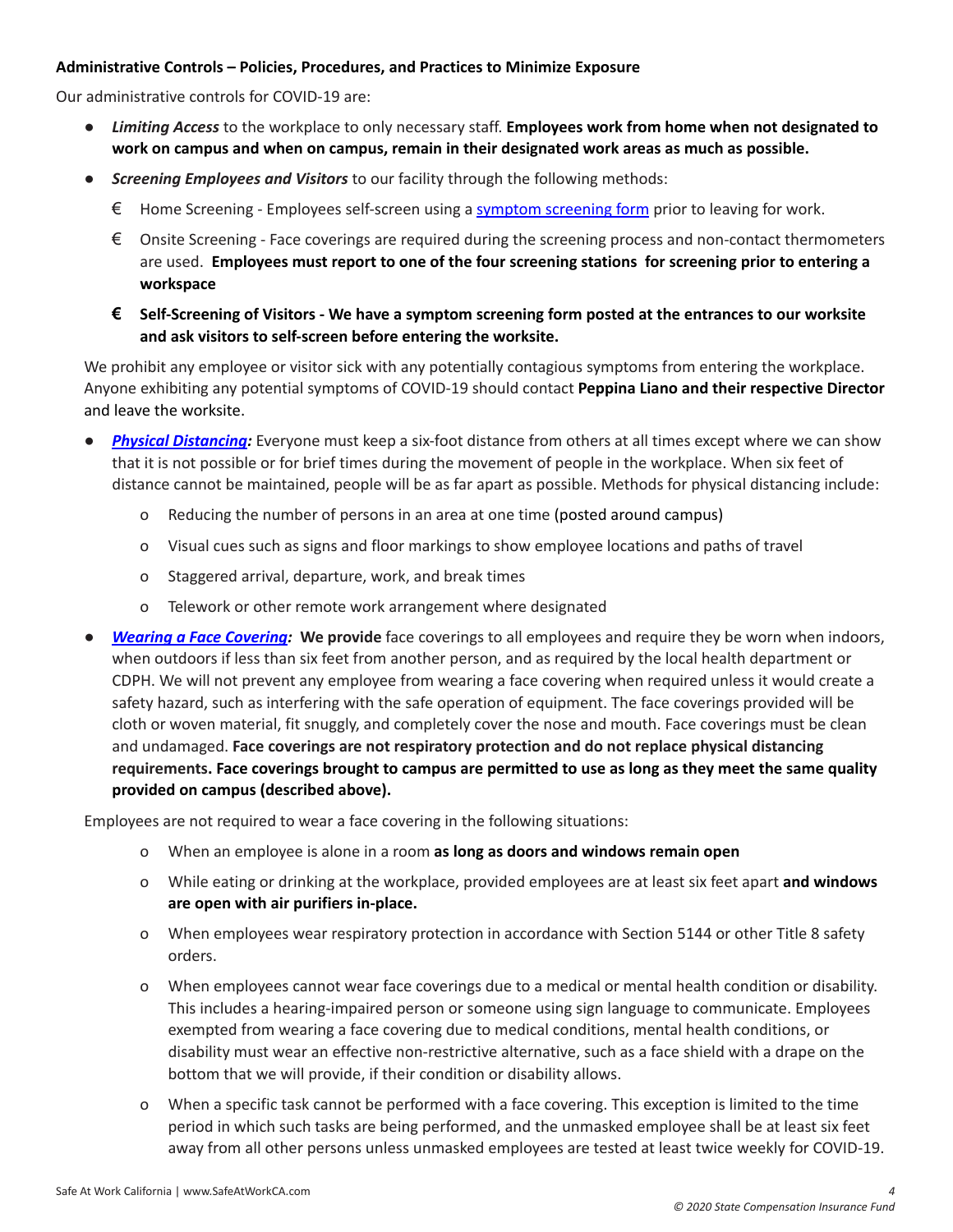- Employees not wearing a face covering, face shield with drape, or respirator, for any reason, will stay at least six feet away from all other people in the workplace.
- Signs are posted at the entrance to the workplace to communicate that parents and non-staff members are not allowed past the screening stations for pick-up or drop-off. We provide face coverings to members of the public if necessary and instruct employees to remain at least six feet away from members of the public who will not wear a face covering.
- *[Practicing](https://www.cdc.gov/handwashing/index.html) Good Hygiene.* Wash hands with soap and water for at least 20 seconds, or use alcohol-based hand sanitizer with at least 60% alcohol. Hand sanitizer stations and hand hygiene signage are placed throughout the workplace. **Peppina Liano, CEO and Connie Anderson, Human Resources Administrator** are responsible for ensuring hand hygiene stations are readily accessible and stocked with soap and paper towels, or sanitizer.
- *Prohibiting the Sharing of PPE and Other Workplace Equipment* such as phones, computers, and tools. If items must be shared, they are disinfected between uses by different people. Sharing of vehicles is minimized as much as possible.
- *Cleaning and [Disinfecting](https://www.cdc.gov/coronavirus/2019-ncov/community/disinfecting-building-facility.html) Frequently*. Surfaces, especially frequently touched surfaces, will be disinfected with products that meet the EPA's criteria for use against [coronavirus.](https://www.epa.gov/pesticide-registration/list-n-disinfectants-coronavirus-covid-19) Disinfectants are used according to manufacturer's directions. Employees are trained on the hazards of the disinfectants, to use only in well-ventilated areas, any PPE that is required, and to never mix chemicals. Surfaces are disinfected according to the following schedule:

| Surface/Area                                                                                                                              | <b>Disinfection Method/Product</b>                                                                                                                                                            | <b>Frequency</b>                                                                                                               |  |
|-------------------------------------------------------------------------------------------------------------------------------------------|-----------------------------------------------------------------------------------------------------------------------------------------------------------------------------------------------|--------------------------------------------------------------------------------------------------------------------------------|--|
| Bathrooms - sinks, soap and<br>paper towel dispensers, door<br>handles, stall locks, toilet<br>seat and flush, toilet paper<br>dispensers | Use soap and water so<br>$\mathbf{1}$ .<br>surface is clean to sight and<br>touch.<br>2. Apply dilute bleach solution<br>(1/3 cup bleach per gallon of<br>room temp water) to wet<br>surface. | Every two hours                                                                                                                |  |
|                                                                                                                                           | 3. Allow to sit for at least 1<br>minute.                                                                                                                                                     |                                                                                                                                |  |
|                                                                                                                                           | 4. Wipe dry with a clean paper<br>towel.                                                                                                                                                      |                                                                                                                                |  |
| Classroom desks                                                                                                                           | Use soap and water so<br>1.<br>surface is clean to sight and<br>touch.                                                                                                                        | After school, daily<br>Disinfectant wipes are provided for<br>use while proper ventilation<br>(windows are open, air purifiers |  |
|                                                                                                                                           | 2. Apply dilute bleach solution<br>(1/3 cup bleach per gallon of<br>room temp water) to wet<br>surface.                                                                                       | employed) for spills at discretion of<br>supervising adult, though used<br>sparingly.                                          |  |
|                                                                                                                                           | 3. Allow to sit for at least 1<br>minute.                                                                                                                                                     |                                                                                                                                |  |
|                                                                                                                                           | 4. Wipe dry with a clean paper<br>towel.                                                                                                                                                      |                                                                                                                                |  |

#### **Table 3 – Disinfection Practices**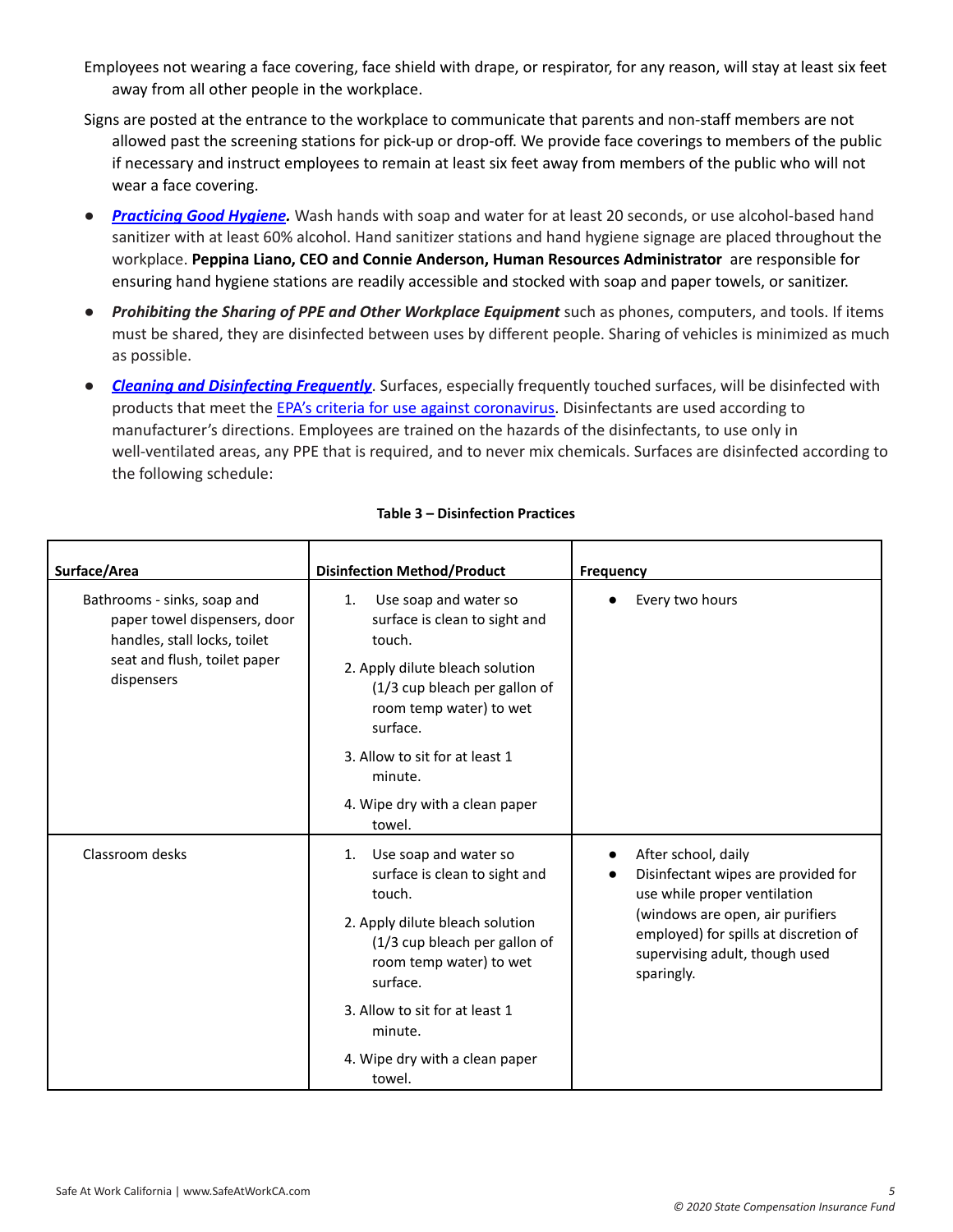| Office Spaces/ Teacher's Lounge<br>(desks, ledges, counters,<br>seats, door handles, light<br>switches) | Use soap and water so<br>1.<br>surface is clean to sight and<br>touch.<br>2. Apply dilute bleach solution<br>(1/3 cup bleach per gallon of<br>room temp water) to wet<br>surface. | Before and after school, daily<br>$\bullet$<br>Disinfectant wipes are provided for<br>use while proper ventilation<br>(windows are open, air purifiers<br>employed) for spills at discretion of<br>supervising adult, though used<br>sparingly. |
|---------------------------------------------------------------------------------------------------------|-----------------------------------------------------------------------------------------------------------------------------------------------------------------------------------|-------------------------------------------------------------------------------------------------------------------------------------------------------------------------------------------------------------------------------------------------|
|                                                                                                         | 3. Allow to sit for at least 1<br>minute.                                                                                                                                         |                                                                                                                                                                                                                                                 |
|                                                                                                         | 4. Wipe dry with a clean paper<br>towel.                                                                                                                                          |                                                                                                                                                                                                                                                 |
| Outdoor tables, benches                                                                                 | 1. Use soap and water so<br>surface is clean to sight and<br>touch.                                                                                                               | After school, daily                                                                                                                                                                                                                             |
|                                                                                                         | 2. Apply dilute bleach solution<br>(1/3 cup bleach per gallon of<br>room temp water) to wet<br>surface.                                                                           |                                                                                                                                                                                                                                                 |
|                                                                                                         | 3. Allow to sit for at least 1<br>minute.                                                                                                                                         |                                                                                                                                                                                                                                                 |
|                                                                                                         | 4. Wipe dry with a clean paper<br>towel.                                                                                                                                          |                                                                                                                                                                                                                                                 |

# **Personal Protective Equipment (PPE) – Equipment Worn by Employees to Minimize Exposure**

In general, employees WILL NOT use respirators at RCP for protection from COVID-19. If a hazard assessment determines respirators are needed, they will be used in accordance with Title 8, [Section](https://www.dir.ca.gov/title8/5144.html) 5144. Any PPE used to protect from COVID-19, such as gowns, face masks, and gloves, is selected based on function, fit, and availability. Employees are trained when and why PPE is necessary, how to properly put on and take off PPE, and how to clean, maintain, and store reusable PPE. Job hazard assessments are performed by supervisors to identify any PPE required for a specific job. Supervisors are responsible for ensuring that adequate supplies of PPE are available.

# <span id="page-6-0"></span>**INVESTIGATING AND RESPONDING TO COVID-19 CASES IN THE WORKPLACE**

## **Illness at the Workplace**

We investigate all COVID-19 cases in the workplace. Our investigation includes verifying COVID-19 case status, obtaining information on COVID-19 test results and symptom onset, identifying and recording COVID-19 cases, and reporting when required by the regulations.

We maintain a daily log to keep track of all employees and visitors at our workplace. This includes name, contact number, date, time in, time out, person(s) contacted, and area of the workplace accessed. We will use this information to identify individuals to contact following notification of a COVID-19 case at our workplace. **This will be logged at daily check-in, which is mandatory, at of the four campus screening stations.**

We will not reveal any personally identifiable information or employee medical information to any person or entity unless required by law (such as Cal/OSHA, local health department, and local law enforcement).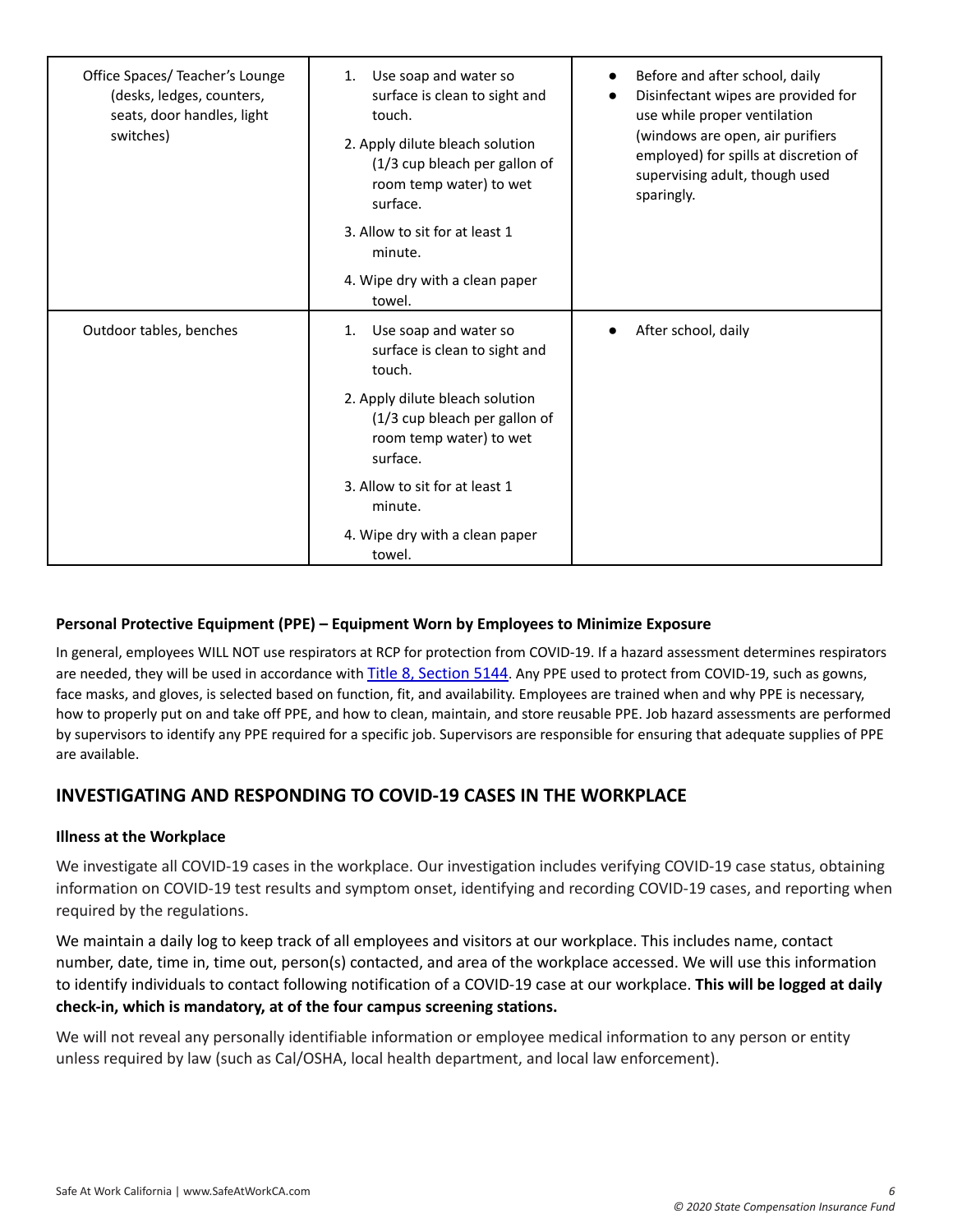## **Notification**

Employees must alert **Peppina Liano, Connie Anderson and their Director** if they are having symptoms of COVID-19, had a possible COVID-19 exposure, were diagnosed with COVID-19, or are awaiting test results. We do not discriminate or retaliate against employees for reporting positive test results or symptoms.

Following notification of a positive test/diagnosis, we will immediately take the **[following](https://www.safeatworkca.com/globalassets/safety-resource-library/publications/covid-19-illness-and-exposure-response.pdf) actions**:

- 1. Determine the day and time the COVID-19 case was last present at the workplace, the date of the positive test/diagnosis, and the date the COVID-19 case first experienced symptoms.
- 2. Determine who may have had exposure to the COVID-19 case by reviewing the case's activities during the high-risk period. The high-risk period **for persons who develop symptoms** is from two days before they first develop symptoms until 10 days after symptoms first appeared and 24 hours have passed with no fever, without the use of fever-reducing medications, and symptoms have improved. The high-risk period **for persons who test positive but never develop symptoms** is from two days before until 10 days after their first positive test for COVID-19 was collected.
- 3. Within one day of becoming aware of a positive diagnosis, **Peppina Liano, CEO** will notify in writing all employees and their authorized representatives, independent contractors and other employers onsite who were potentially exposed. Individuals with close contact will be instructed to quarantine at home. **CDC defines** [close](https://www.cdc.gov/coronavirus/2019-ncov/php/contact-tracing/contact-tracing-plan/appendix.html#contact) [contact](https://www.cdc.gov/coronavirus/2019-ncov/php/contact-tracing/contact-tracing-plan/appendix.html#contact) as being within six feet of an infected person for 15 cumulative minutes or more over a 24-hour **period, starting 2 days prior to symptom onset until the sick person is isolated.** When providing notice under this section, we will not disclose the identity of the infected person(s).
- 4. We will provide employees with potential COVID-19 exposure information about access to [COVID-19](https://www.safeatworkca.com/globalassets/safety-resource-library/publications/covid-19-testing-requirements.pdf) testing, which will be offered at no cost during working hours, and isolation requirements resulting from a positive test.
- 5. Investigate whether any workplace factors contributed to the infection and how to further reduce that potential exposure.

We will provide information about [COVID-19](https://www.dir.ca.gov/dlse/Comparison-COVID-19-Paid-Leave.html) related leave benefits. **Confidentiality will be maintained at all times.**

We keep a record of and track all COVID-19 cases to include: employee's name, contact information, occupation, location where the employee worked, the date of the last day at the workplace, and the date of a positive COVID-19 test. This information is kept confidential.

## **Disinfection after Positive Test/Diagnosis**

If it has been less than seven days since the sick employee has been in the facility, we will close off any areas used for extended periods of time by the sick individual and allow to air out up to 24 hours. The area will then be thoroughly cleaned and disinfected using the techniques mentioned prior.

#### **Exclusion from the Workplace**

The following employees will be excluded from the workplace:

- Employees that have been exposed to COVID-19 until 10 days after the last known exposure.
- Employees who test positive for COVID-19 until the Return to Work criteria in the next section are met.

Employees excluded from work due to a positive diagnosis from a workplace exposure, or identified as exposed in the workplace, but are otherwise able and available to work will maintain their earnings, seniority, and all other rights and benefits. Information on available benefits will be provided at the time of exclusion.

#### **Return to Work**

Criteria for returning to work after testing positive for COVID-19 are as follows:

● Employees who tested positive and had symptoms can return to work when: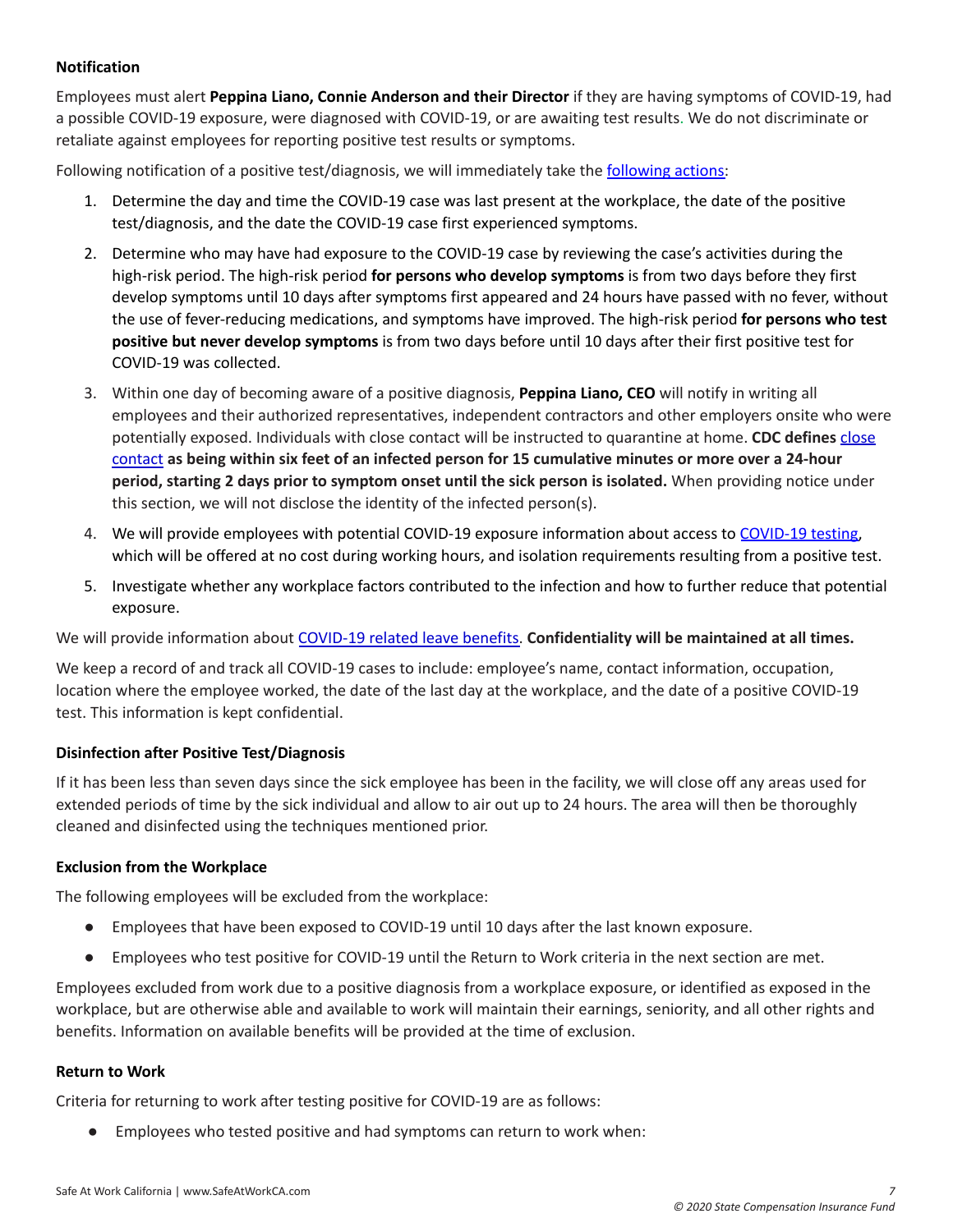- o At least 10 days have passed since symptoms began, **AND**
- o At least 24 hours have passed with no fever (100.4°F or above) without the use of fever-reducing medications, **AND**
- o Other COVID-19 symptoms have improved.
- Employees who test positive but never have symptoms can return to work:
	- o After at least 10 days have passed since the date of positive specimen collection.
- Employees who have completed an order to isolate or quarantine by a local or state health official. If the period of time was not specified, then it is 10 days from the issuance of an order to isolate or an order to quarantine.
- Employees that have approval from Cal/OSHA on the basis that removal of the employee would create undue risk to a community's health and safety. In these instances, effective control measures such as isolation or respiratory protection will be implemented to prevent infection of other employees at the workplace.

<span id="page-8-0"></span>A negative test result is required for an employee to return to work.

# **REPORTING, RECORDKEEPING, AND ACCESS**

#### **Reporting**

Reporting to the Local Health [Department](https://www.cdph.ca.gov/Programs/CID/DCDC/Pages/COVID-19/Employer-Questions-about-AB-685.aspx) (LHD) **–** This requirement also complies with AB 685**.**

Within 48-hours of knowledge, **Peppina Liano, CEO and/or Connie Anderson, Human Resources Administrator** will notify the local health [department](https://www.cdph.ca.gov/Pages/LocalHealthServicesAndOffices.aspx) (LHD), **Contra Costa Health Services at 925-313-6740,** of any workplace outbreak of COVID-19. An outbreak reportable to our LHD is defined as at least three COVID-19 cases among workers at the same worksite within a 14-day period. We will work with the LHD to carry out contact tracing and follow all LHD recommendations including temporary closure of our business if advised.

Reporting to our Claims [Administrator](https://www.dir.ca.gov/dwc/Covid-19/FAQ-SB-1159.html#:~:text=SB%201159%20provides%20that%20the,employer%20may%20dispute%20that%20conclusion.) **– SB [1159](https://www.statefundca.com/Home/StaticIndex?id=https://content.statefundca.com//employers/SB1159.asp)** (This section applies to employers with five or more employees)

**Peppina Liano, CEO** will report to **the RCP Board of Trustees and Human Resources Manager, Connie Anderson** when an employee has tested positive for COVID-19. This report will be made within three days of knowledge of an employees' positive test result.

CAL/OSHA [Recording/Reporting](https://dir.ca.gov/dosh/coronavirus/Reporting-Requirements-COVID-19.html) **-** We will record on our 300 log all work-related COVID-19 cases that meet one of the following criteria: death, days away from work, restricted work or transfer to another job, medical treatment beyond first aid, loss of consciousness, significant injury or illness diagnoses by a physician or other licensed health care professional.

We will report any serious COVID-19 illness that required inpatient hospitalization or resulted in death to our local Cal/OSHA office as soon as possible, but in no case more than eight hours after knowledge.

#### **Recordkeeping**

**RCP** maintains records of the steps taken to implement this written program. These records include but are not limited to training, inspections, hazard identification, etc.

We keep a record of and track all COVID-19 cases. These records include the employee's:

- Name
- Contact information
- Occupation
- Location where the employee worked
- Date of the last day at the workplace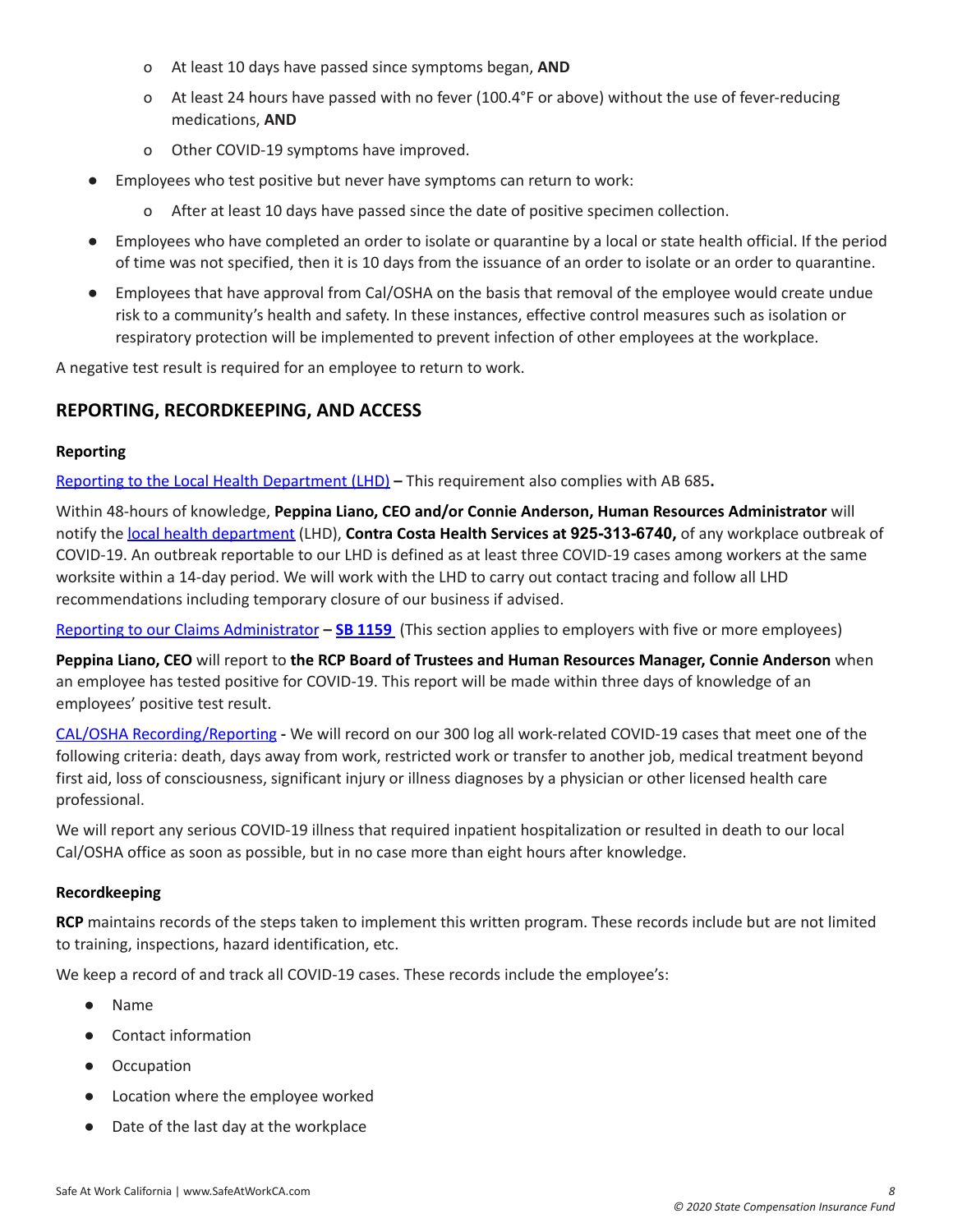● Date of positive COVID-19 test

All medical information will be kept confidential. The log of COVID cases, with names and contact information removed, will be made available to employees, authorized employee representatives, or as otherwise required by law.

## **Access**

This program will be made available at the workplace to employees, authorized employee representatives, and to representatives of Cal/OSHA.

# <span id="page-9-0"></span>**COMMUNICATION SYSTEMS**

We ask all employees to confidentially report, without fear of discrimination or retaliation, any symptoms, potential exposures, and possible hazards relating to COVID-19 at the workplace. Employees should make these reports to **Peppina Liano, CEO**

We explain to all employees how we accommodate employees at higher risk of severe COVID-19 illness. An employee can make a confidential report of his/her own high risk condition to **Peppina Liano, CEO and Connie Anderson, Human Resources Administrator.**

If an employee is suspected of having a workplace exposure to COVID-19, we will provide information about access to COVID-19 testing at no cost. We will inform affected employees of the reason for testing and the potential consequences of a positive test. Local COVID-19 testing is available in our area through the following:

**● Richmond's Civic Center Plaza: <https://www.coronavirus.cchealth.org/get-tested> (1-844-421-0804). The above link lists the main testing site as well as other options within the area. If an employee prefers to test closer to their place of residence, they may contact Connie Anderson for additional support in finding their local testing site.**

Note: Additional communication requirements may apply depending upon severity of outbreak. See Appendix A for multiple COVID-19 infections and outbreak procedures. See Appendix B for major outbreak procedures.

We communicate information about COVID-19 hazards and our COVID-19 policies and procedures to employees and other employers, persons, and entities that come in contact with our workplace. Other employers must ensure their employees follow our plan or equivalent to ensure protection of both their and our employees. When our employees are at another worksite, we will verify that procedures at the other worksite are protective of our employees, such as mask wearing and social distancing.

# <span id="page-9-1"></span>**EMPLOYEE TRAINING AND INSTRUCTION**

We provide all employees training and instruction on the symptoms of COVID-19 illness and exposure control methods in place at **RCP** including:

- Information on how COVID-19 spreads and infects people.
- Symptoms of COVID-19
- The importance of getting a COVID-19 test and staying out of the workplace if you have symptoms.
- Our symptom screening procedures for employees and all other visitors to the workplace
- Risk of exposure to COVID-19 on the job.
- Cleaning and disinfection schedules and procedures for our workplace.
- Control measures to protect employees from exposure and infection:
	- o Requiring employees to stay home when sick.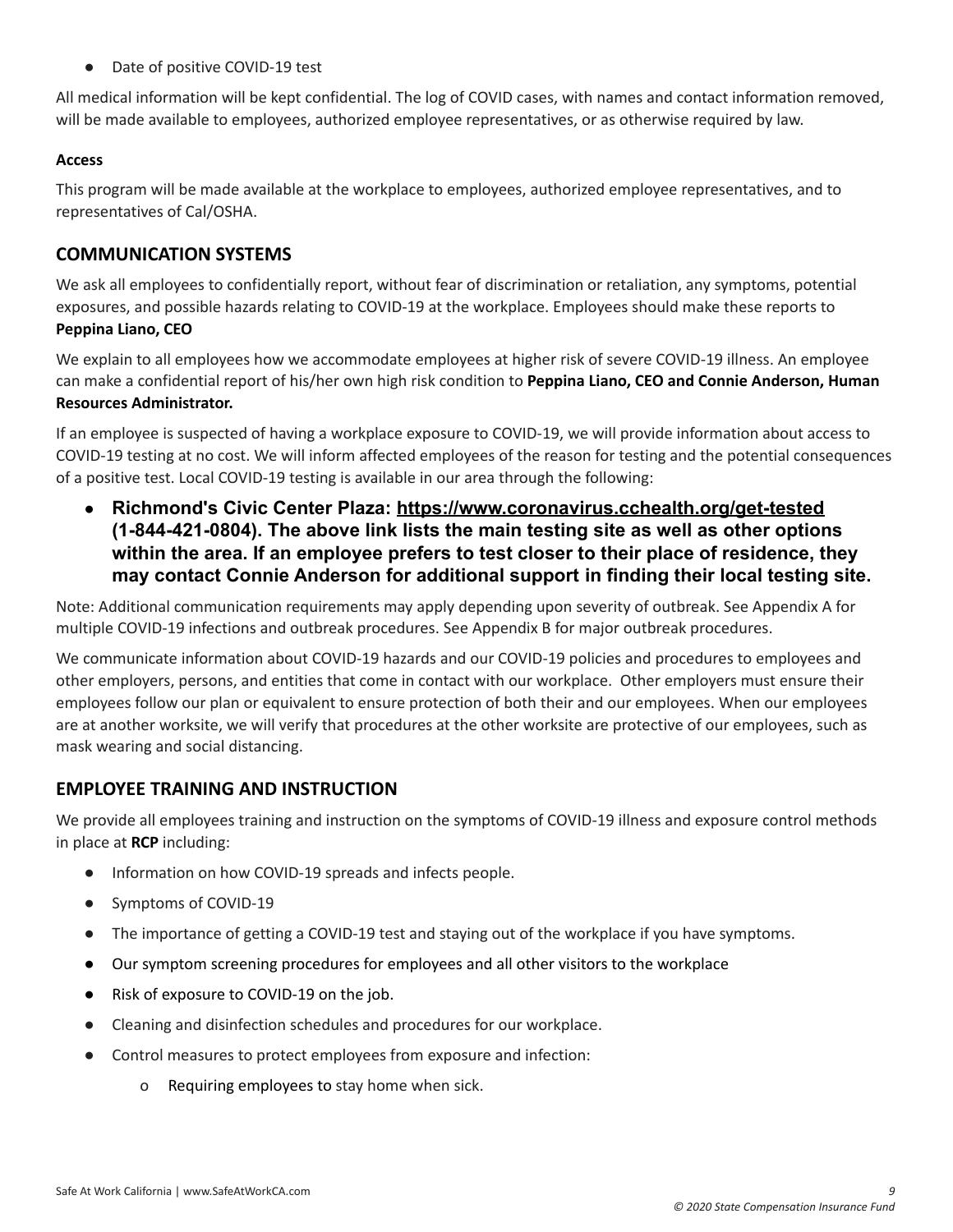- o Physical distancing. Employees must maintain at least 6' of separation from other individuals in the workplace. Since infectious aerosols can travel further than 6', face covering are required along with physical distancing at all indoor workplaces.
- o Frequent handwashing with soap and water for at least 20 seconds, or using hand sanitizer when handwashing sinks are not readily accessible.
- o Proper use of face coverings and the fact that a face covering is NOT respiratory protection.
- o Covering coughs and sneezes.
- Acceptable PPE and proper use.
- What to do if they are sick and how to obtain a COVID-19 test.
- Information on COVID-19-related leave benefits available under workers' compensation law, the federal Families First Coronavirus Response Act, Labor Code sections 248.1 and 248.5, Labor Code sections 3212.86 through 3212.88, local governmental requirements, the **RCP** leave policies, and leave guaranteed by contract.
- The contents of this plan.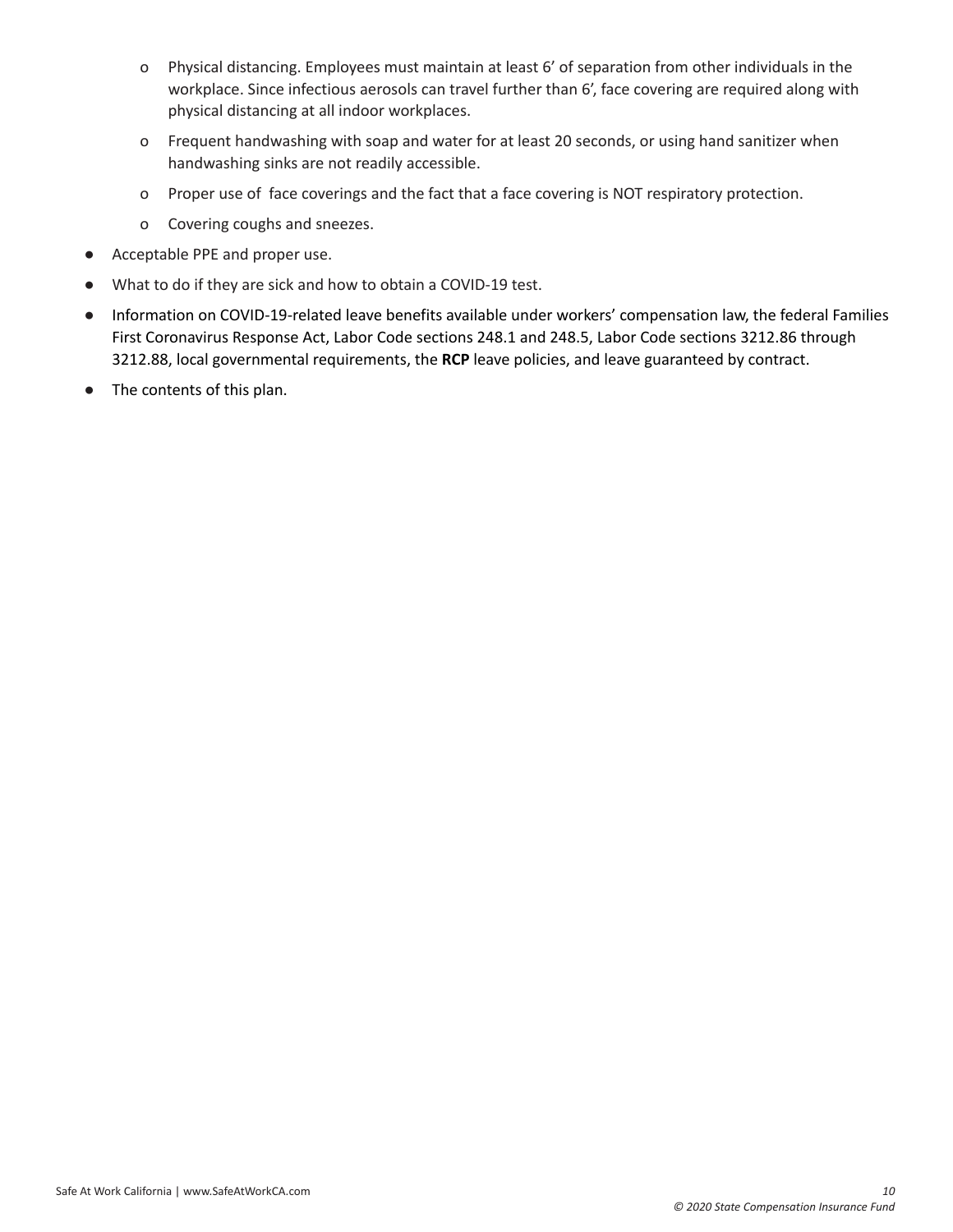# <span id="page-11-0"></span>**APPENDIX A - MULTIPLE COVID-19 INFECTIONS AND OUTBREAKS**

The following procedures will be followed whenever there are three or more COVID-19 cases in our workplace within a 14-day period or the workplace has been identified by the Local Health Department (LHD) as the location of a COVID-19 outbreak. These procedures can be stopped only after no new COVID-19 cases are detected at our workplace for a 14-day period.

## **Testing**

**RCP** will provide testing to all [employees](https://www.safeatworkca.com/globalassets/safety-resource-library/publications/covid-19-testing-requirements.pdf) at no cost during working hours except for those not present during the outbreak period defined above. This testing will be done immediately after determination of an outbreak, and then again one week later; negative test results will not change the quarantine or health order status of any individual. Following these two tests, we will provide continuous testing to employees in the workplace during the defined outbreak period at least once a week, or more frequently if recommended by the LHD. We will provide additional testing as required by the Division in accordance with any special order from Cal/OSHA.

#### **Exclusion from the Workplace**

The following employees will be excluded from the workplace during an outbreak:

- Positive cases until return to work requirements are met.
- Employees that have been exposed to COVID-19 until 10 days after the last known exposure.

Employees excluded from work due to positive diagnosis or exposure but otherwise able and available to work will maintain their earnings, seniority, and all other rights and benefits. Information on available benefits will be provided at the time of exclusion.

## **Workplace Investigation, Review, and Hazard Correction**

We will investigate all workplace illness to determine potential factors in the workplace that could have contributed to the COVID-19 outbreak. Additionally, we will review our relevant COVID-19 policies, procedures, and controls and we will implement changes needed to prevent further virus spread.

All investigations and reviews will be documented to include:

- Investigation of new or continuing COVID-19 hazards.
- Review of our leave policies and practices, including whether employees are discouraged from staying home when sick.
- Review of our COVID-19 testing policies.
- Investigation of the sufficiency of outdoor air.
- Investigation of the sufficiency of air filtration.
- Investigation into feasibility of physical distancing.

These reviews will be updated every 30 days that an outbreak continues with new information, new or previously unrecognized COVID-19 hazards, or as necessary. We will make changes based on investigations and reviews to reduce the spread of COVID-19 and consider such actions as moving work tasks outdoors, allowing employees to work remotely, increasing outdoor air supply to our indoor workplaces, improving air filtration to the highest MERV rating compatible with our air handling system, increasing physical distancing as much as possible, providing respiratory protection, or other possible control measures.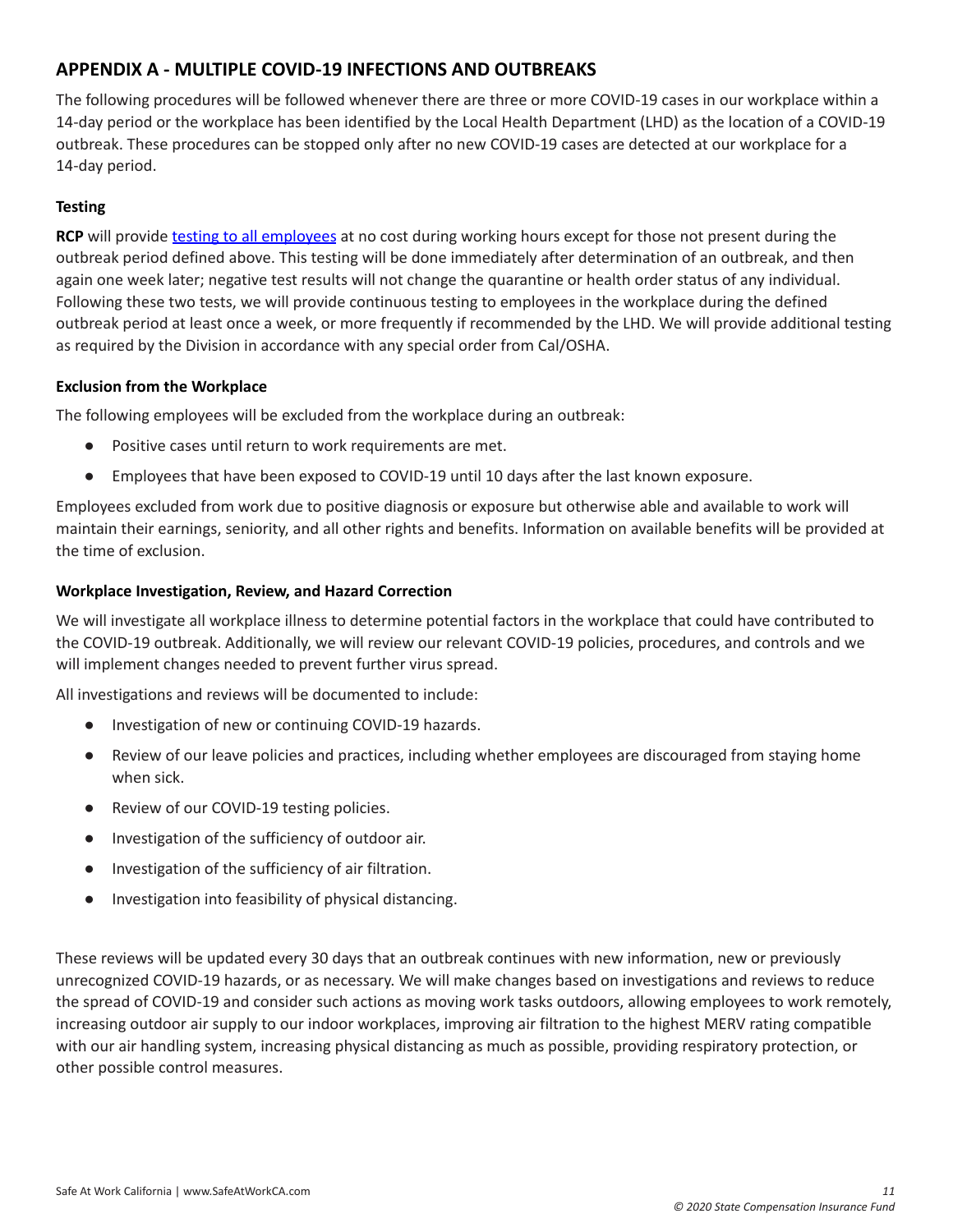## **Notifications to the Local Health Department (LHD)**

As soon as possible but at least within 48-hours of knowledge, **Peppina Liano, CEO and/or Connie Anderson, Human Resources Administrator** will notify our LHD, **Contra Costa Health Services (CCHS)**, whenever there are three or more COVID-19 cases. We will work with the LHD to carry out contact tracing and follow all LHD recommendations including temporary closure of our business if advised. We will provide the LHD the total number of cases and for each case the following:

- Name
- Contact information
- Occupation
- Workplace location
- **Business address**
- Hospitalization and/or fatality status
- North American Industry Classification System (NAICS) code of the workplace
- Any other information requested

We will continue to update the LHD with additional case information during the outbreak period until there have been no detected COVID-19 cases for 14 days.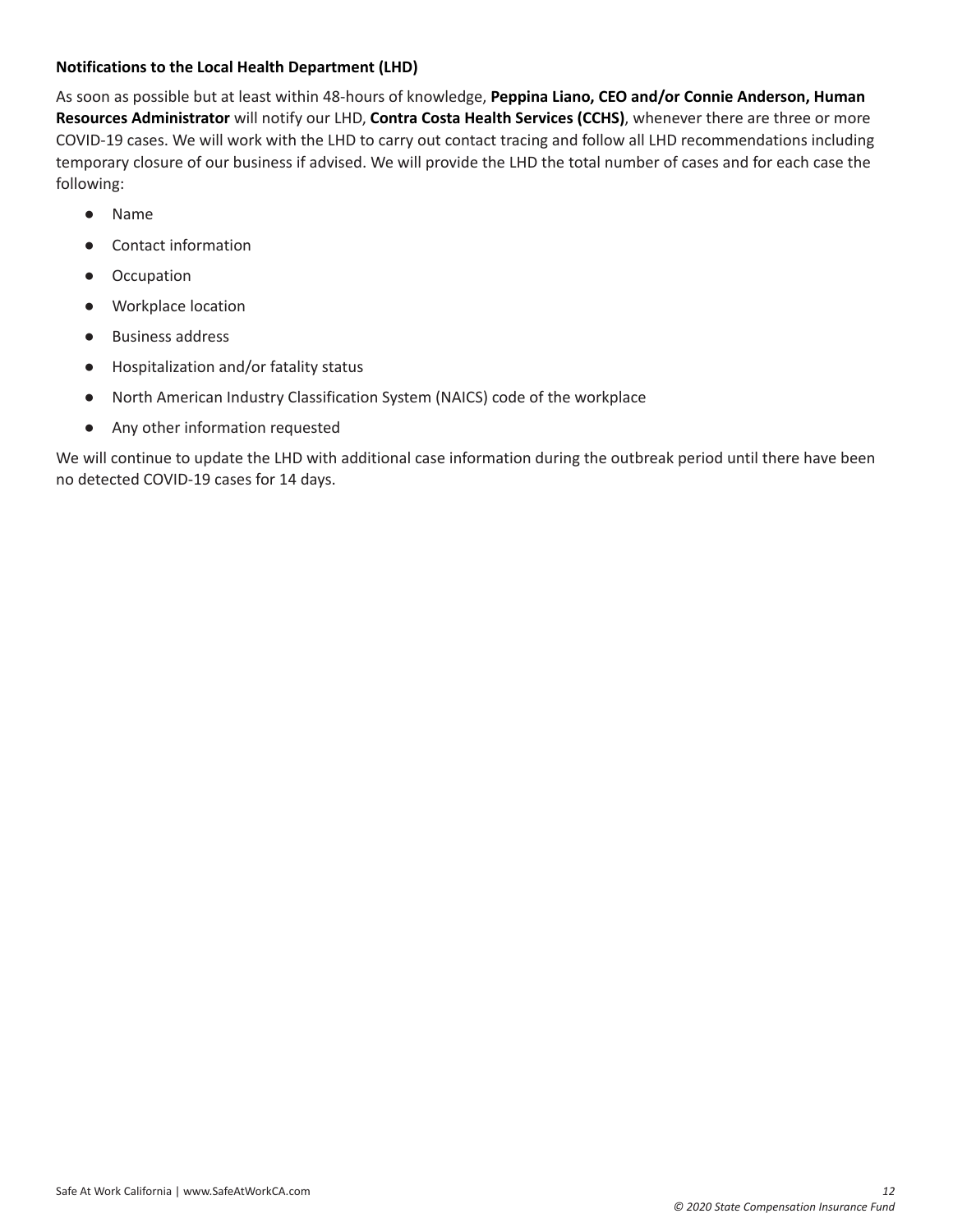# <span id="page-13-0"></span>**APPENDIX B – MAJOR COVID-19 OUTBREAKS**

The following procedures will be followed whenever there are 20 or more COVID-19 cases in our workplace within a 30-day period. These procedures can be discontinued only after no new COVID-19 cases are detected at our workplace for a 14-day period.

# **Testing**

**RCP** will provide testing to all [employees](https://www.safeatworkca.com/globalassets/safety-resource-library/publications/covid-19-testing-requirements.pdf) present at the workplace during the relevant 30-day period and who remain at the workplace at no cost during working hours. Testing will be provided twice a week or more frequently if recommended by the Local Health Department (LHD).

## **Exclusion from the Workplace**

The following employees will be excluded from the workplace:

- Positive cases until return to work requirements are met.
- Employees that have been exposed to COVID-19 until 10 days after the last known exposure.
- Employees excluded from work due to positive diagnosis or exposure but otherwise able and available to work will maintain their earnings, seniority, and all other rights and benefits. Information on available benefits will be provided at the time of exclusion.

## **Investigation of Workplace COVID-19 Illnesses**

We will implement effective procedures for verifying COVID-19 case status, receiving information regarding COVID-19 test results and onset of COVID-19 symptoms, and identifying and recording COVID-19 cases. Upon notification of a COVID-19 case, we will do the following:

- 1. Determine the day and time the COVID-19 case was last present at the workplace, the date of the positive test/diagnosis, and the date the COVID-19 case first experienced symptoms.
- 2. Determine who may have had exposure to the COVID-19 case by reviewing the case's activities during the high risk period.
	- The high-risk period **for persons who develop symptoms** is from two days before they first develop symptoms until 10 days after symptoms first appeared and 24 hours have passed with no fever, without the use of fever-reducing medications, and symptoms have improved.
	- The high-risk period **for persons who test positive but never develop symptoms** is from two days before until 10 days after their first positive test for COVID-19 was collected.
- 3. Within one day of becoming aware of a positive diagnosis, **Peppina Liano and/or Connie Anderson** will notify in writing all employees, and subcontracted employees, who were potentially exposed and instruct individuals with close contact to quarantine at home.
	- CDC defines close [contact](https://www.cdc.gov/coronavirus/2019-ncov/php/contact-tracing/contact-tracing-plan/appendix.html#contact) as being within six feet of an infected person for 15 cumulative minutes or more **over a 24-hour period starting 2 days prior to symptom onset until the sick person is isolated.**
- 4. Employees with potential COVID-19 exposure will be provided with information about access to COVID-19 testing, which will be offered at no cost during working hours, and the possible consequences of a positive test.
- 5. Investigate whether any workplace factors contributed to the risk infection and how to further reduce that potential exposure.

We will ensure that all personal identifying information and employee medical records are kept confidential and that testing and medical services will be provided in a manner that ensures confidentiality of our employees. Non-redacted information on COVID-19 cases shall be provided to the local health department, CDPH, the Division, the National Institute for Occupational Safety and Health (NIOSH), or as otherwise required by law immediately upon request.